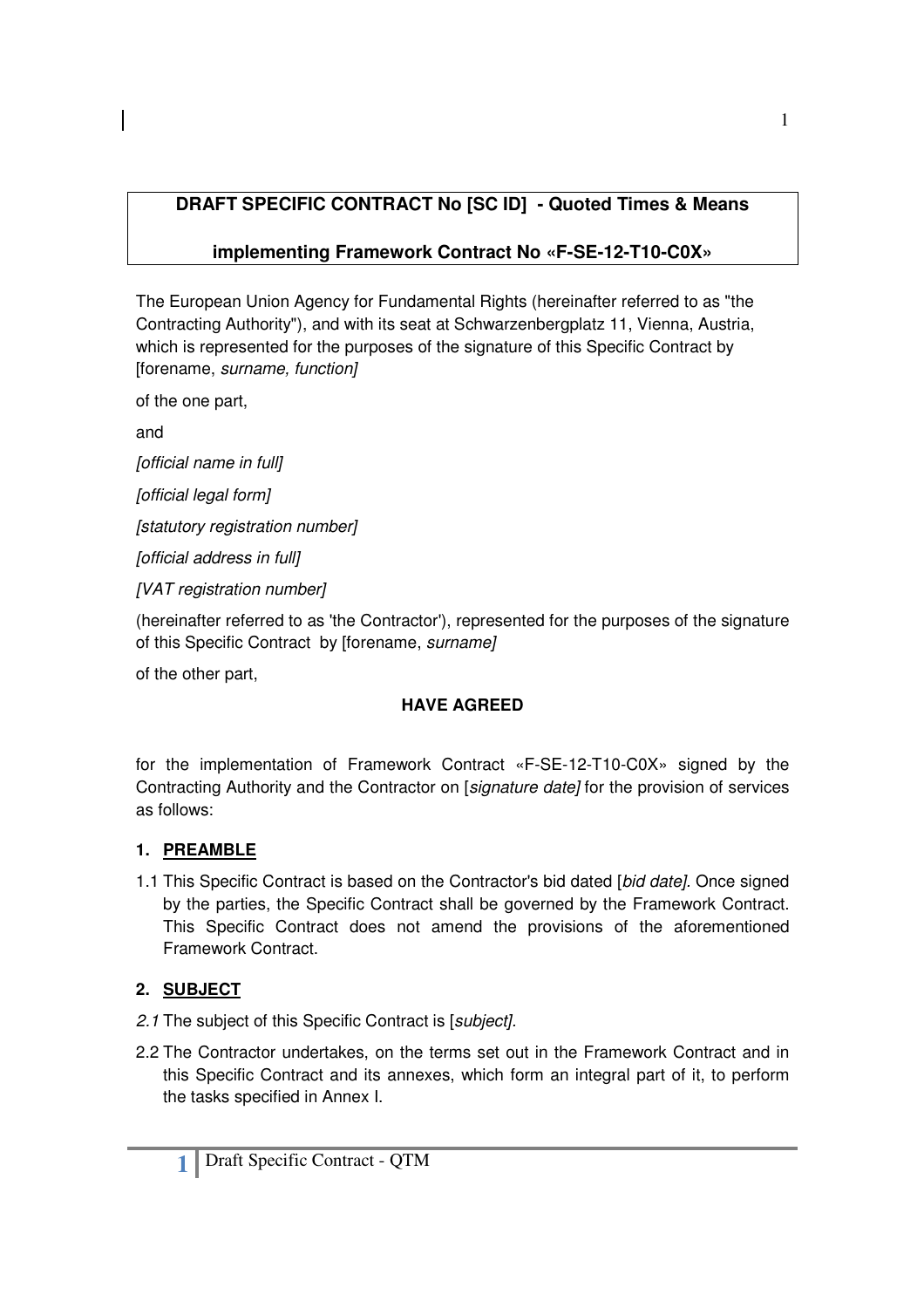### **3 DURATION**

- 3.1 This Specific Contract shall enter into force at the earliest on the date on which it is signed by the last contracting party.
- 3.2 The period for the provision of the services mentioned in Annex I shall be of XX days/months, starting from the date of entry into force of this Specific Contract.
- 3.3 The period for the provision of the services may be extended only with the express written agreement of the parties before such period elapses.

## **4 PERFORMANCE AND LOCATION**

4.1 The tasks to be performed by the Contractor under this Specific Contract are described in detail in Annex I. These tasks shall be executed on the basis of 'quotations' or 'sub-tasks' drawn up using the Form in Annex III.

Signature by the Contracting Authority of the Task Acceptance Form attached in Annex III shall provide evidence of the work performed.

4.2 The tasks shall be performed at the Contractor's premises.

## **5 PRICES AND PAYMENTS**

5.1 The Contracting Authority undertakes to pay the Contractor, in consideration for the services actually rendered under the Specific Contract, in accordance with the following breakdown of prices:

| <b>Profiles</b>                      | <b>Number</b><br>of<br>person-days | <b>Cost</b><br>per<br>person-day | <b>Total</b><br>(Prices<br>in<br>EUR) |
|--------------------------------------|------------------------------------|----------------------------------|---------------------------------------|
| <b>Project Manager</b>               |                                    |                                  |                                       |
| <b>Database Administrator</b>        |                                    |                                  |                                       |
| <b>Web Application Administrator</b> |                                    |                                  |                                       |
| <b>TOTAL</b>                         |                                    |                                  |                                       |

The total amount to be paid by the Contracting Authority under this Specific Contract shall be XXXX EUR covering all tasks executed. This amount shall cover all expenditure incurred by the Contractor in performing this Specific Contract.

5.2 In conformity with Articles 1.5 of the Special Conditions and 2.5 of the General Conditions of the Framework Contract, the invoicing procedures for the services, once accepted by the Contracting Authority, are as follows: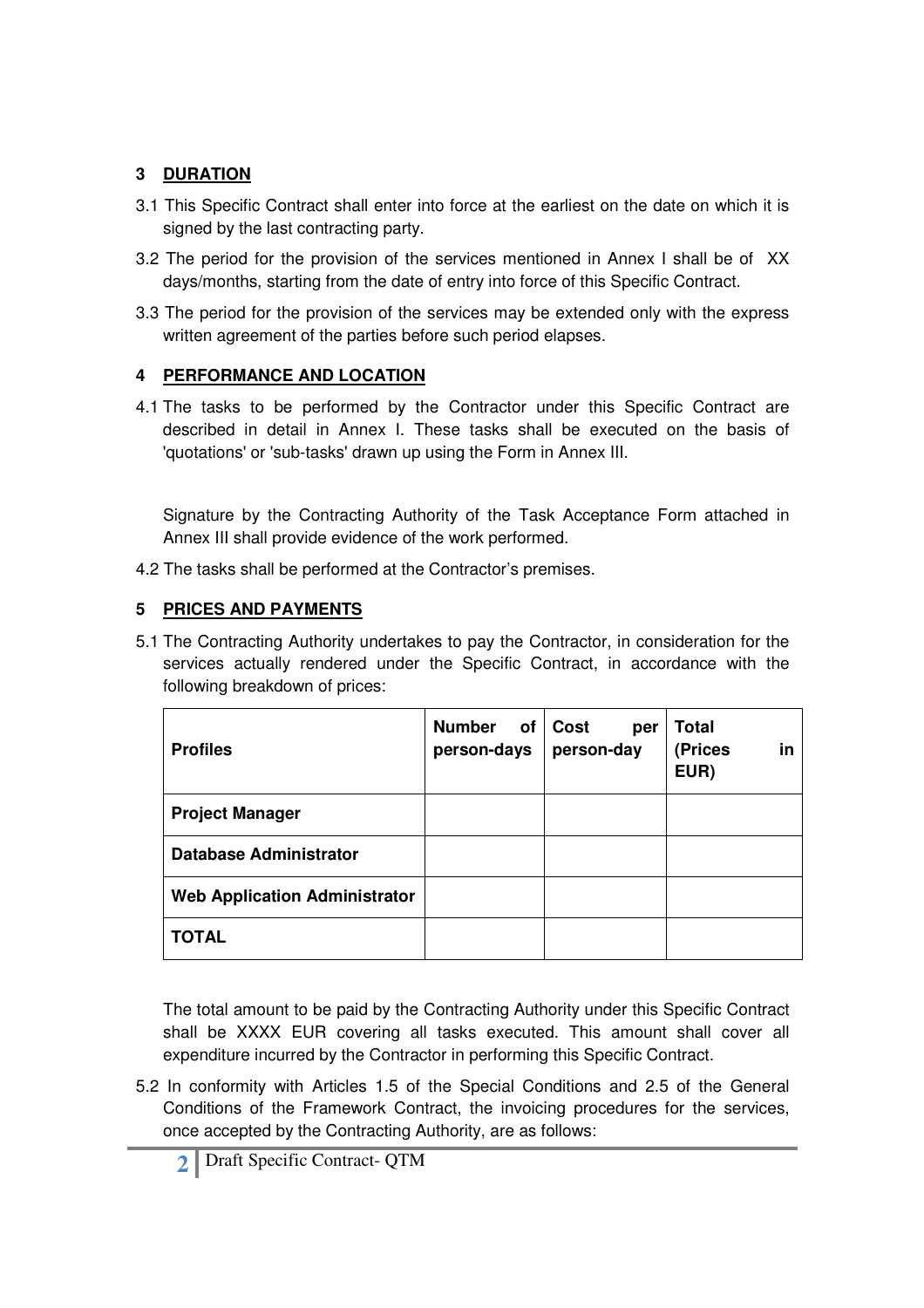Where this is an extended Specific Contract, or for amounts in the Specific Contract below 25,000 EUR:

- once the work has been completed, on the basis of tasks acceptance forms duly completed and signed by both the Contracting Authority and the Contractor using the forms in Annex III. Duly completed Forms in Annex III must be attached to the invoice.

- 5.3 Payments shall be made to account No [account nr] held with [name of the bank] on production of the invoice showing separately the amount of the fees and the VAT applied and within no more than from the date the invoice is received by the Department indicated in article 5.4 below. Invoices presented by the Contractor shall indicate his place of taxation for VAT purposes and shall specify separately the amounts not including VAT from those amounts including VAT. The payment shall be deemed to have been effected on the day the Contracting Authority's financial account is debited.
- 5.4 The address for invoices is:

European Union Agency for Fundamental Rights to the attention of Administration Department Schwarzenbergplatz 11. Vienna 1040, Austria

### **6 SUB-CONTRACTING**

Sub-contracting is [not] allowed.

### **7 GUARANTEES**

No guarantees are required.

### **8 ADMINISTRATIVE PROVISIONS**

The persons responsible for implementing this Specific Contract are:

For the Contracting Authority:

Administrative matters: *[name and telephone number]* 

Technical matters: [name and telephone number]

For the Contractor:

Administrative matters: [name and telephone number]

Technical matters: [name and telephone number]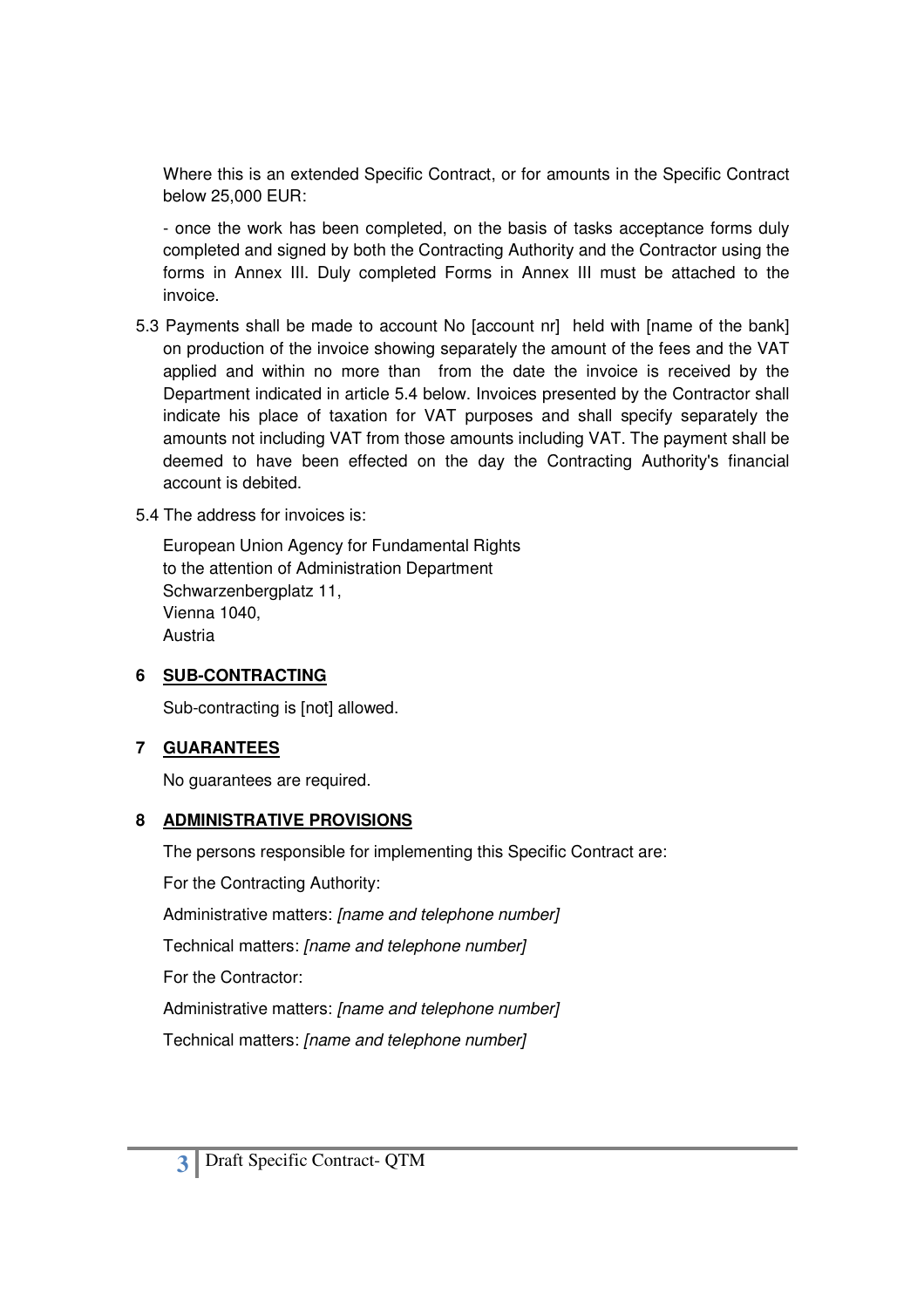All communication relating to the implementation of this Specific Contract must be in the form of written correspondence and be sent to the appropriate responsible persons.

### **9 ANNEXE[S]**

The following documents are annexed to the Specific Contract and form an integral part of it:

Annex I: Technical Annex/Description of tasks

Annex II: Contractor's Quotation

Annex III: QUOTED TIMES AND MEANS Form

# **SIGNATURES**

| For the Contractor, | For the Contracting Authority, |
|---------------------|--------------------------------|
| [name]              | [name]                         |
| [function]          | [function]                     |
|                     |                                |
|                     | signature[s]:____________      |
| Done at<br>Date:    | Done at Vienna Date:           |
|                     |                                |

In duplicate in English.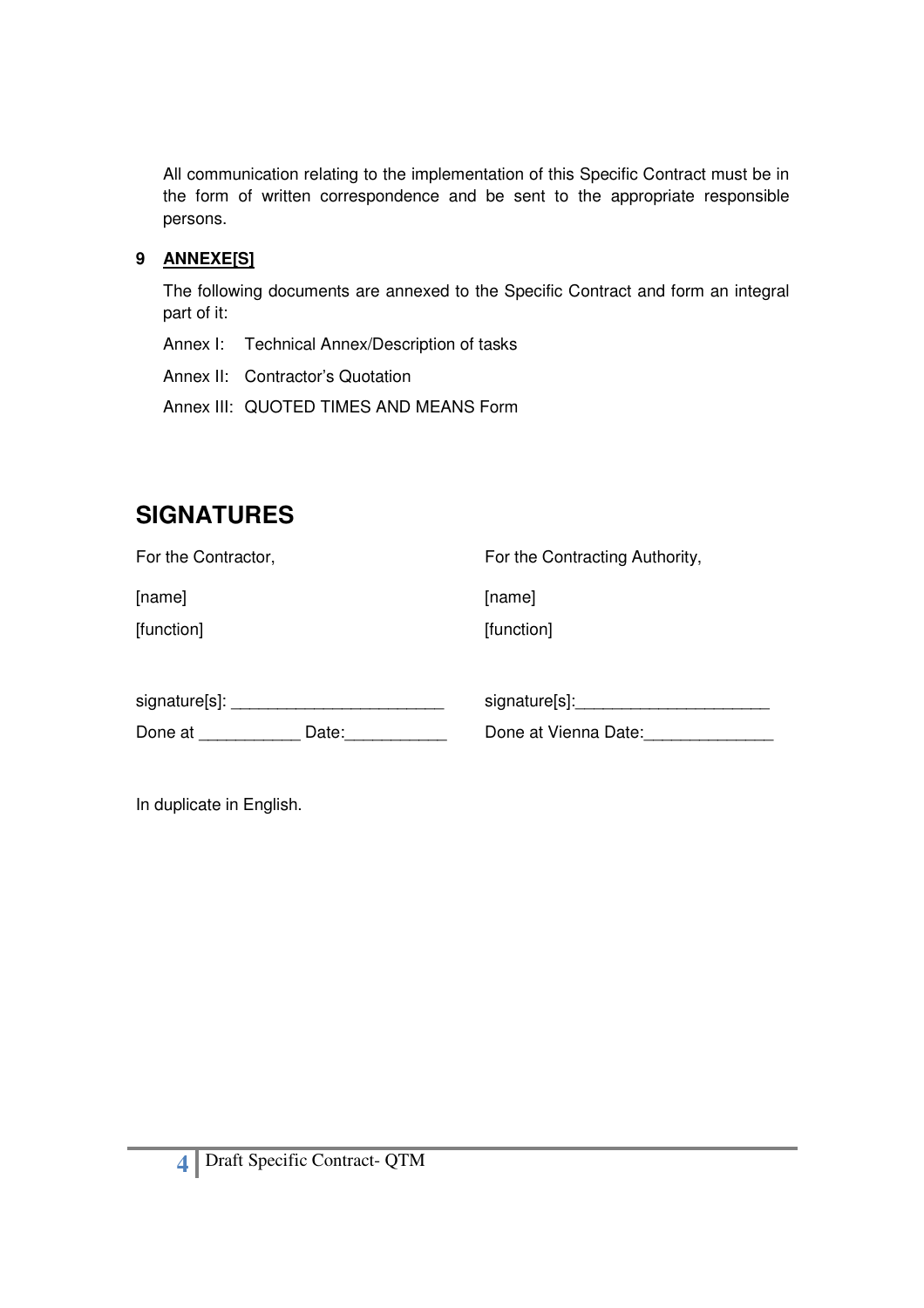# **ANNEX I**

 $\overline{\phantom{a}}$ 

# **Technical Annex/Description of the Tasks**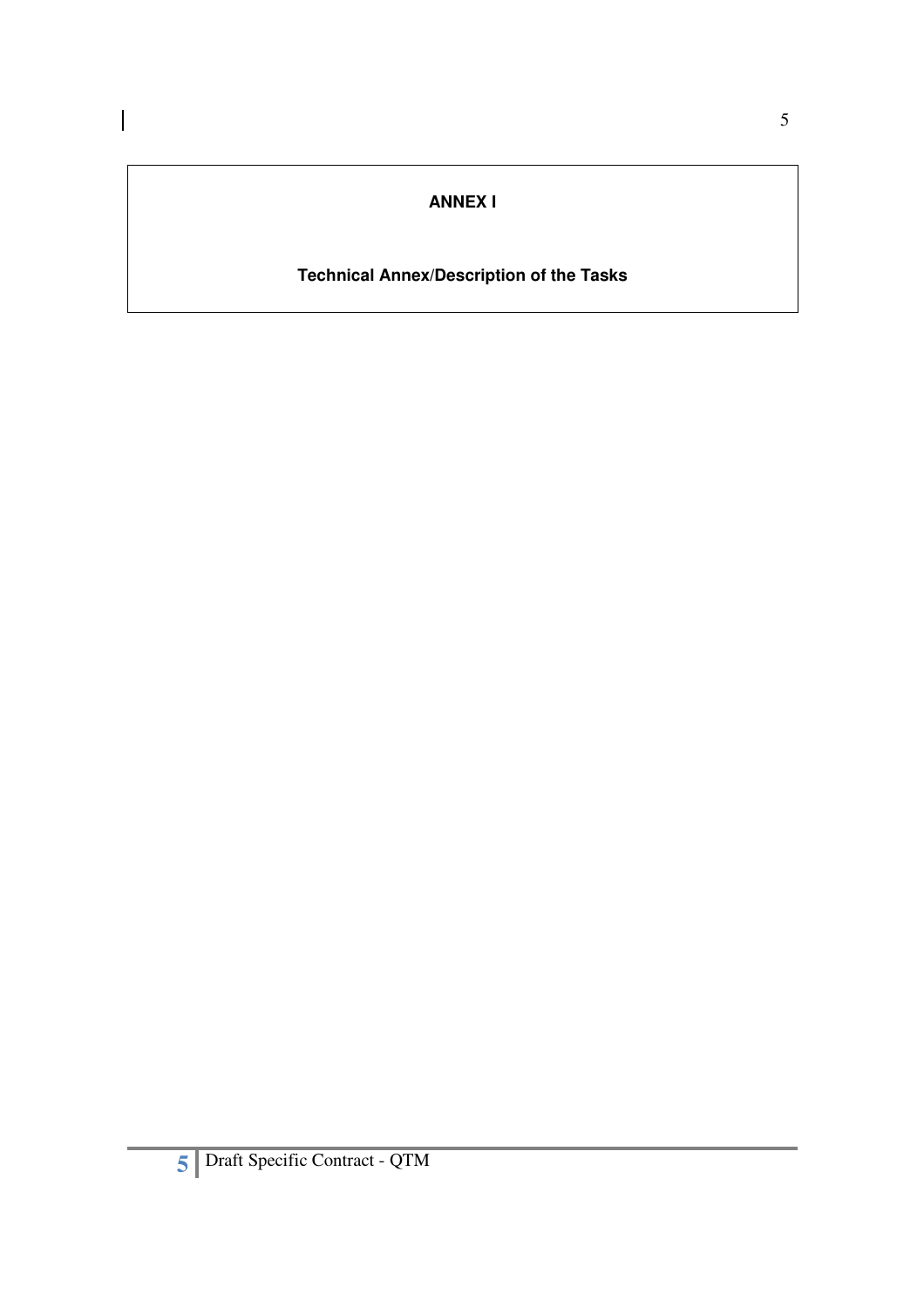# **ANNEX II**

 $\overline{\phantom{a}}$ 

## **Contractor's Quotation**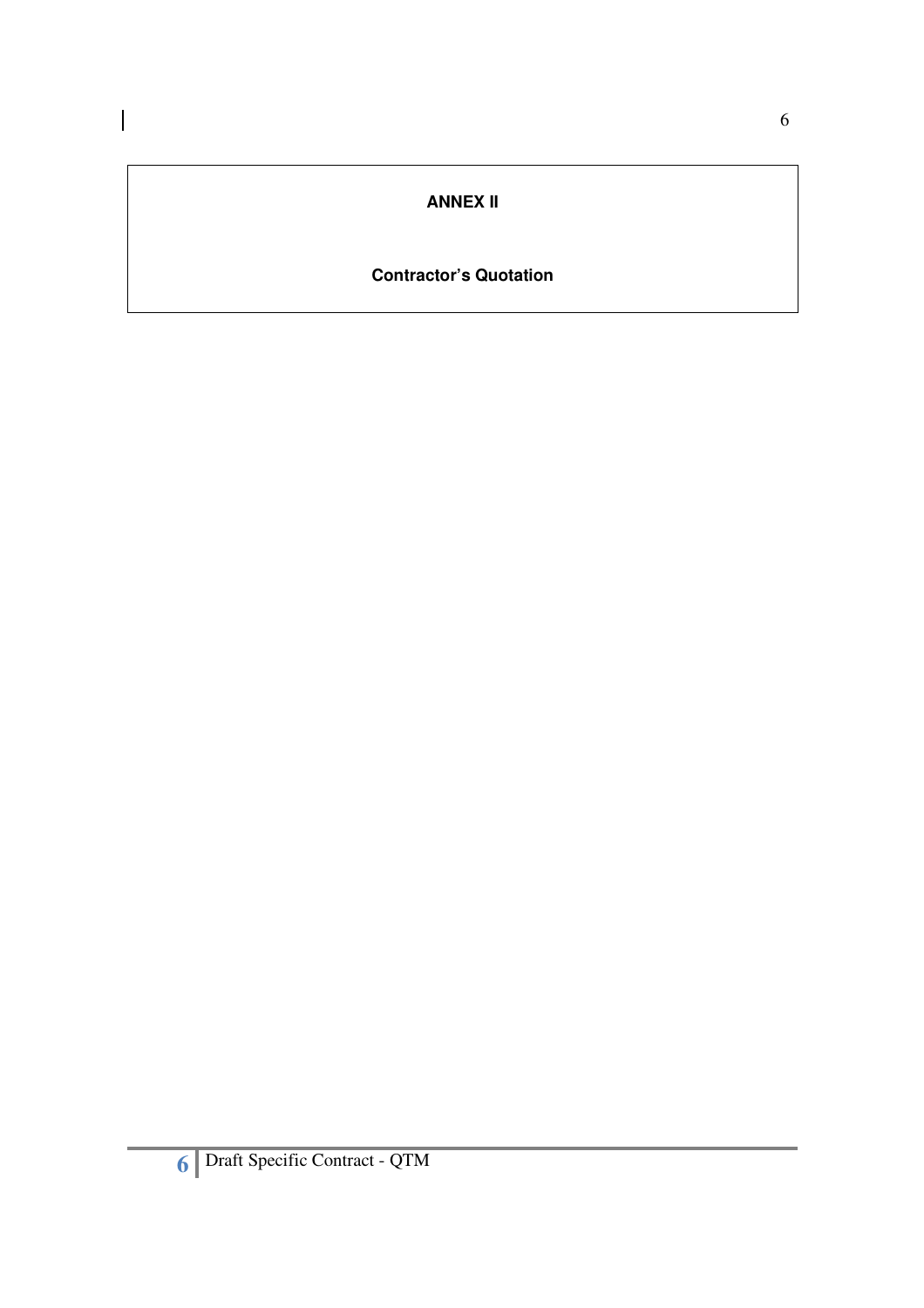## **ANNEX III**

# **QUOTED TIMES AND MEANS Form**